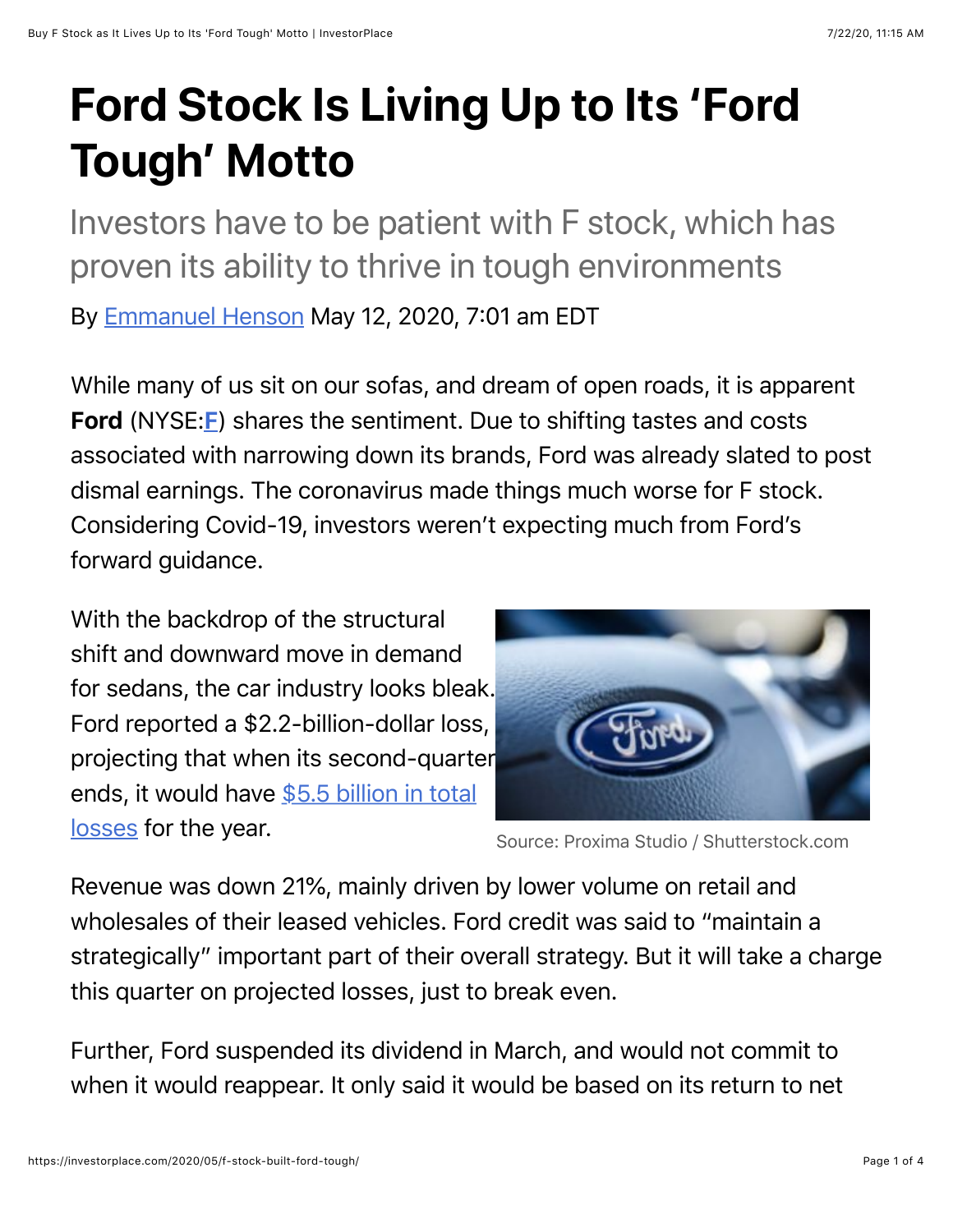income positive territory and maintaining a reasonable amount of leverage. There will be a deferring of excess executive compensation, too. And additionally, a \$6 billion reduction of capital expenditures is planned for the year.

It appears the focus will be on cost-cutting and prayer as CEO Hackett whiffed two analyst questions requesting specifics on actions planned to accelerate revenue recovery in the near term.

### **F Stock: What's on the Horizon**

Looking forward, CEO Jim Hackett stated Ford is in a good position. When America reopens and wholesales resume, along with payables restoration, Ford is positioned to take advantage of a recovery

A recession was on Ford's radar. And, in prior quarters, it aggressively narrowed its product list and shored up its balance sheet. Restructuring costs weighed on the quarter, and Ford expects between \$4 to \$11 billion over the year. Of that, \$7 billion would directly hit its cash position. Its South American workforce decreased by 40%, with about 15,000 less employees in Ford's European division than when the fiscal year started.

Ford has a plan, in principle, to bring the company back to prosperity. To be on the safe side, Ford drew down \$15 billion in credit, with \$6 billion in March to bolster its balance sheet. There does seem to be a return to normalcy in their manufacturing pipeline, as about 90% of their workforce is said to be back at work in China.

### **How Ford Expects to Bounce Back**

Ford will pivot its focus to its commercial lines, a new rugged SUV, the Mustang Marquis, a reintroduction of the bronco and a new F-150 hybrid.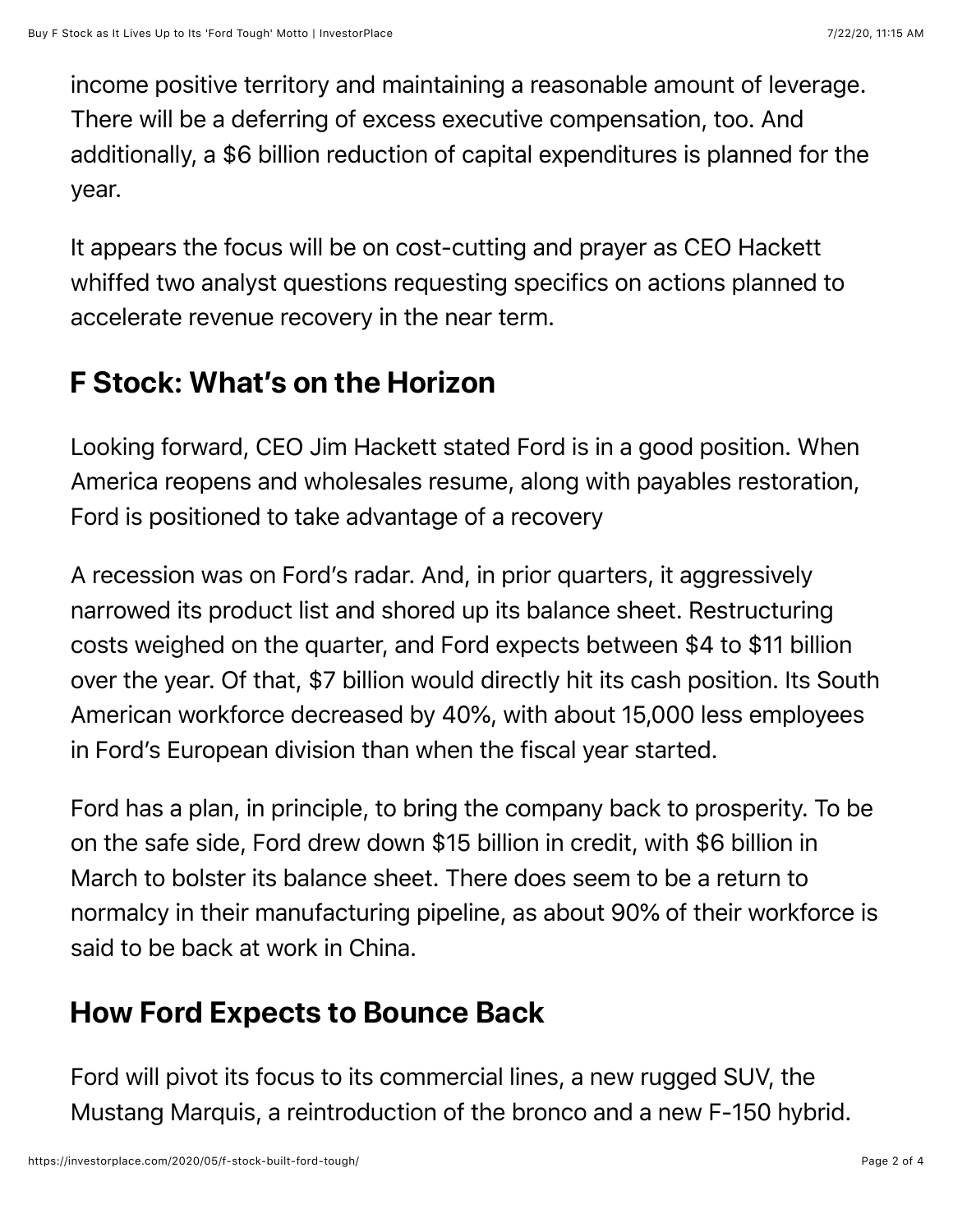The Volkswagen joint venture still seems to be on track. When all is said and done CFO Timothy Stone says that he could see "10% net income margins for the North America division by year's end."

The Street seems to be patient at the moment. The stock was up 2.4% over the past five trading days, with several up days on the week, so things are looking up. Further, the company has proven its resilience. After all, the F-150 still reigns supreme as the most sold vehicle in America for 38 years straight. Hackett recognizes that they have been here before, and he believes his management team is poised to get out of this quagmire in a position better than when it started.

They seem to have their marching orders: protecting the safety of its people; Delivering PPE and safeguarding the resources it has. Only time will tell if the market will remain sanguine on its prospects.

## **Bottom Line on F Stock**

From a fundamental and technical standpoint, Ford looks appealing, and may give decent rewards to an investor willing to give them the benefit of a few quarters.

It won't be a smooth ride. Ford closed at \$5.38, and has \$5.62 in cash per share on its books alone. It appears the world believes we are in 2009, but capital markets say otherwise. You would have to go that far back to find the stock this cheap. After the spring of 2009, when the world didn't end, Ford's stock price went straight up to \$17 in a matter of a few months. History may not repeat itself note for note, but it rhymes.

*As of this writing, Emmanuel Henson held a position in Ford stock.*